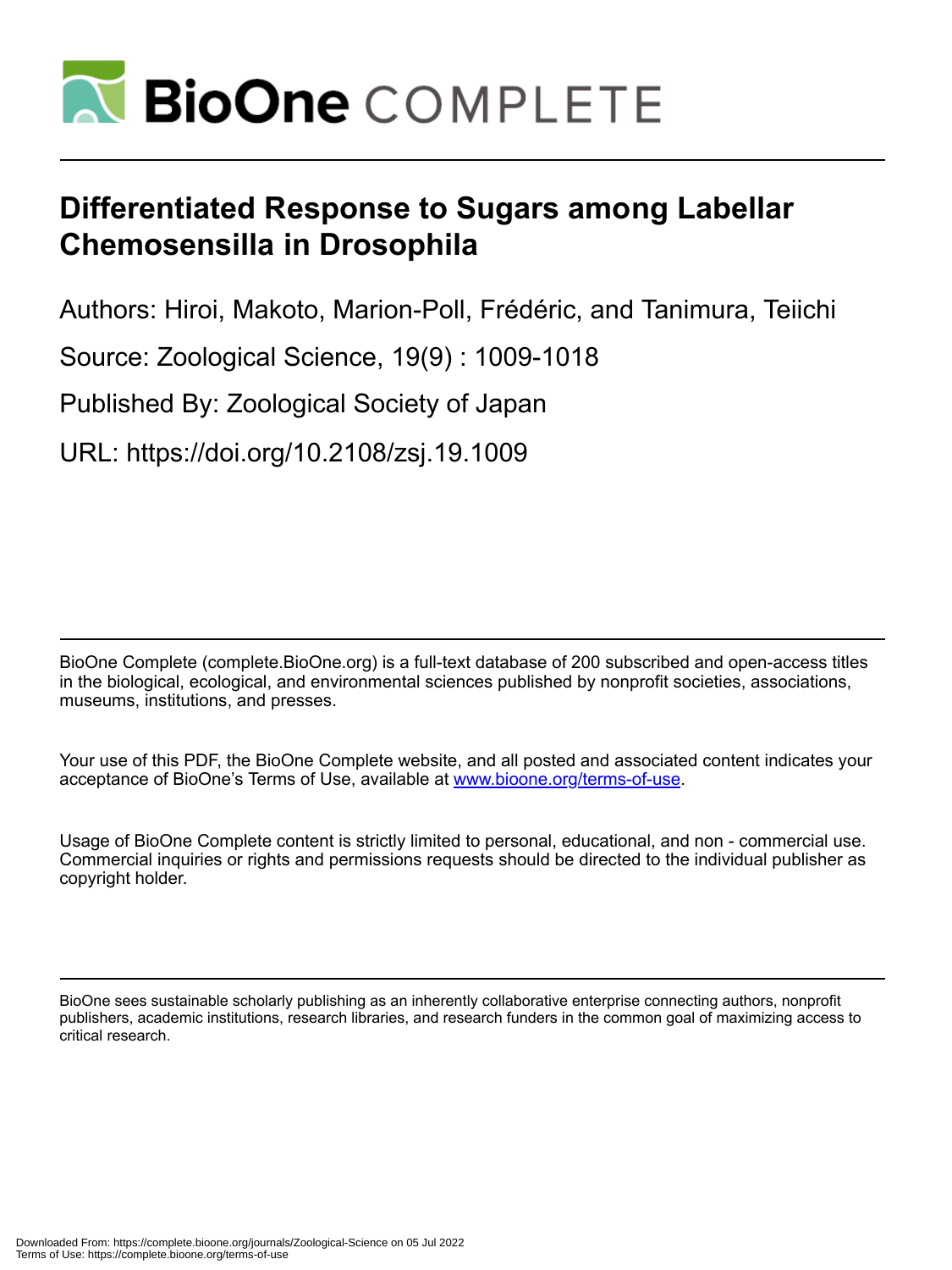# **Differentiated Response to Sugars among Labellar Chemosensilla in** *Drosophila*

Makoto Hiroi<sup>1</sup>, Frédéric Marion-Poll<sup>2</sup> and Teiichi Tanimura<sup>1\*</sup>

1 *Department of Biology, Graduate School of Sciences, Kyushu University, Ropponmatsu, Fukuoka, 810-8560, Japan* 2 *INRA Station de Phytopharmacie et Médiateurs Chimiques route de Saint Cyr, 78026 Versailles Cedex, France*

**ABSTRACT**—Recent findings have indicated that the *Gr* genes for putative gustatory receptors of *Drosophila melanogaster* are expressed in a spatially restricted pattern among chemosensilla on the labellum. However, evidence for a functional segregation among the chemosensilla is lacking. In this work, labellar chemosensilla were classified and numbered into three groups, L-, I- and S-type, based on their morphology. Electrophysiological responses to sugars and salt were recorded from all the accessible labellar chemosensilla by the tip-recording method. All the L-type sensilla gave good responses to sugars in terms of action potential firing rates, while the probability for successful recordings from the I-type and S-type sensilla was lower. No differences were found in the responses to sugars between chemosensilla belonging to the same type; however, dose-response curves for several different sugars varied among the sensilla types. The L-type sensilla gave the highest frequency of nerve responses to all the sugars. The I-type sensilla also responded to all the sugars but with a lower magnitude of firing rate than the L-type sensilla. The S-type sensilla gave a good response to sucrose, and lower responses to the other sugars. These results suggest that there might be variations in the expression level or pattern of multiple receptors for sugars among the three types of chemosensilla. The expression pattern of six *Gr* genes was examined using the Gal4/UAS-GFP system, and sensilla were identified according to the innervation pattern of each GFP-expressing taste cell. None of the spatial expression patterns of the six *Gr* genes corresponded to the sugar sensitivity differences we observed.

**Key words**: taste, receptor, sugar, electrophysiology, *Drosophila*

# **INTRODUCTION**

Chemoreception is essential for all living organisms to perceive chemical information in their environment. Remarkable progress has been made toward the molecular identification of olfactory receptors in some vertebrates and in *Drosophila*. Olfactory receptors have been identified as Gprotein coupled transmembrane receptors (GPCRs) (for review, see Firestein, 2001). In relation to gustation, only a few GPCRs have been identified as functional gustatory receptors in mammals (for review, see Lewcock and Reed, 2001) and *Drosophila* (Ishimoto *et al*., 2000; Ueno *et al*., 2001; Dahanukar *et al*., 2001).

In *Drosophila*, gustatory neurons are housed in a hairlike structure, called a sensillum, on the labellum and tarsi. A typical sensillum houses one mechanoreceptor and four

 $*$  Corresponding author: Tel.  $+81-092-726-4759$ ; FAX. +81-092-726-4625.

E-mail: tanimura@rc.kyushu-u.ac.jp

gustatory neurons, each of which responds to either water (W cell), sugar (S cell), low salt concentration (L1 cell) or high salt concentration (L2 cell) (Dethier, 1976; Rodrigues and Siddiqi, 1978; Fujishiro *et al*., 1984; Wieczorek and Wolff, 1989). The response properties of several sensilla on the prothoracic tarsi have been reported and it was shown that contrasting responses existed between sensilla (Meunier *et al*., 2000). On a labellum of *Drosophila*, 62 chemosensilla are present which can be grouped by their length into three types - long, short and intermediate types (L-, S- and I-) (Shanbhag *et al*., 2001). All previous electrophysiological recordings on the labellar sensilla were made on L-type sensilla which were considered as functionally equivalent each other. This is in sharp contrast with the multiplicity of putative gustatory receptor (*Gr*) genes recently found in the *Drosophila* genome using a computer algorithm to probe a database of the *Drosophila* genome (Clyne *et al*., 2000; Scott *et al*., 2001; Dunipace *et al*., 2001). Since some of these genes show an expression that is restricted to a lim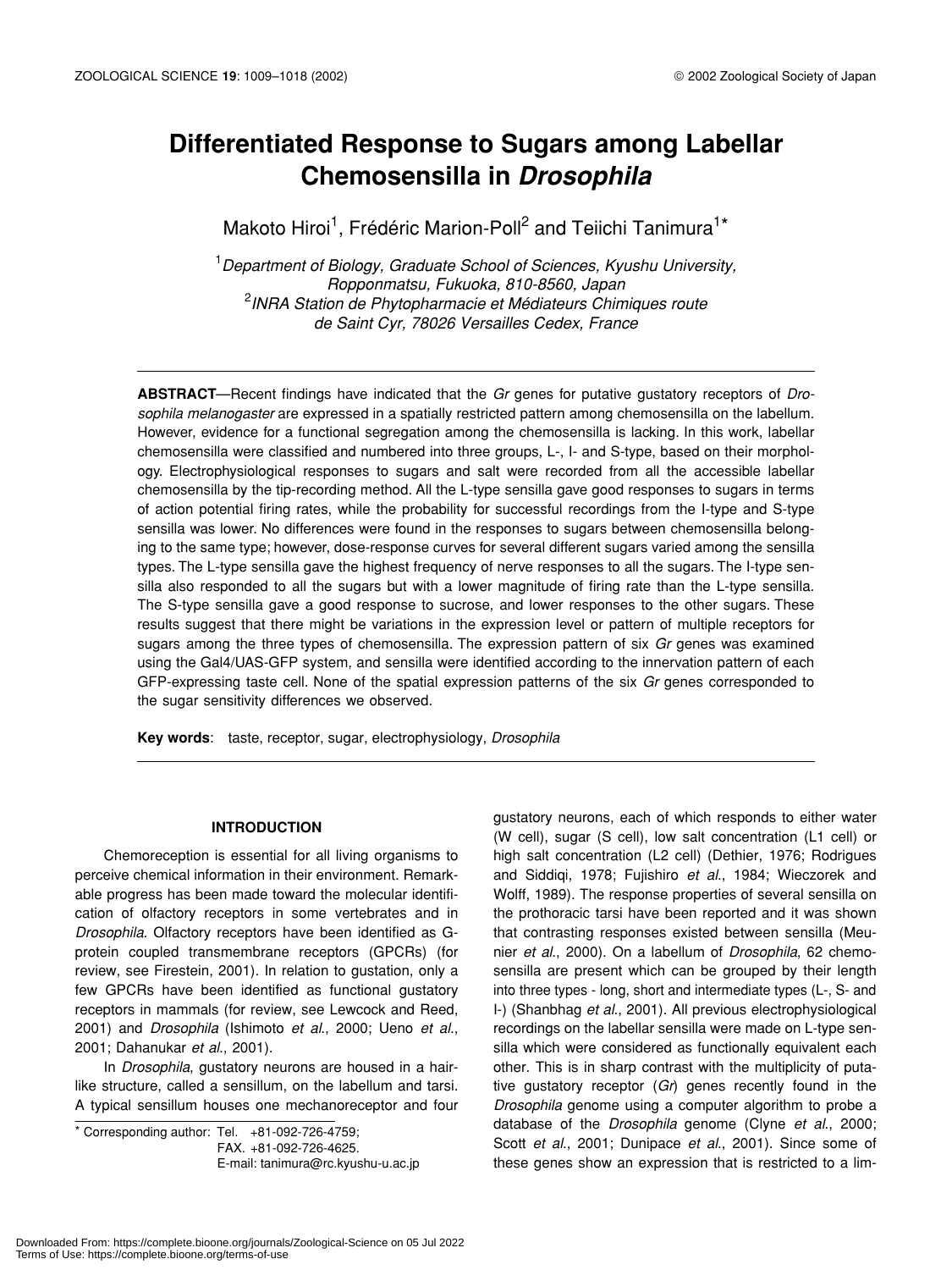ited number of sensilla, the probability exists that the taste responsiveness might differ among the labellar sensilla.

Here we recorded, using the tip-recording method, nerve responses to several different sugars from all the three types of labellar chemosensilla. We classified sensilla according to their responsiveness of each sensillum to a range of sugars and salts. In order to test if the functional types found by this method matched *Gr* gene segregation, we examined the green fluorescent protein (GFP) expression pattern of six of the 65 *Gr* genes. This study thus provides us with a basic understanding of the physiology of the gustatory sense in *Drosophila*.

# **MATERIALS AND METHODS**

# **Fly stocks**

Strains of *Drosophila melanogaster* were maintained on a standard cornmeal-glucose agar medium at 25°C. Canton-S was used as wild type. One-day-old flies were fed on a fresh medium for one day before experiments. *Gr* promoter-Gal4 strains were provided by H. Amrein and R. Axel. The UAS-Gal4 strain, P{ $w^{+m}$ <sup>C</sup>=UAS-GFP.S65T}, was from the Bloomington *Drosophila* Stock Center. The nomenclature of the *Gr* genes described in Flybase (http://flybase.bio.indiana.edu/) was used.

#### **Scanning electron microscopy**

Flies were fixed, dehydrated in acetone, and dried. Mounted flies were sputter-coated with platinum and observed by a JEOL JSM-5600 LV scanning electron microscope.

#### **Visualizing GAL4 expression patterns by GFP**

To visualize the expression pattern of *Gr* genes, the *Gr* promoter-Gal4 strains were crossed to the strains carrying a UAS-GFP transgene on the second chromosome. Homozygous strains for both transgenes were established. Proboscises were dissected from 2 day-old flies, fixed in 4% formaldehyde (MERCK, Haar, Germany) in phosphate buffered saline (PBS), washed with PBS, and mounted in Antifade (SlowFade-Light, Molecular Probes, Inc., Eugene, USA). GFP images of a half-labellar lobe were captured at 2 µm intervals across a 30–40 µm thick section by a confocal laserscanning microscope (LSM510, Carl Zeiss, Inc., Germany).

#### **Chemicals**

KCl, NaCl and sucrose were purchased from Wako Pure Chemical Industries, Ltd (Tokyo, Japan). Trehalose, glucose and fructose were from Sigma-Aldrich Corp. (St. Louis, USA). All compounds were dissolved in a 1 mM KCl solution prepared using distilled water, and were stored at –20°C. Solutions for stimulation were stored at 4°C for less than one week.

#### **Tip-recording method**

The proboscis was fixed at the base of a labellum using lanolin (Wako Pure Chemical Industries, Ltd., Tokyo, Japan). A glass capillary filled with *Drosophila* Ringer solution was inserted from the abdomen through to the head and served as an indifferent electrode. Nerve responses from labellar chemosensilla of female flies were recorded by the tip-recording method (Hodgson *et al*., 1955). Chemosensilla on the labellum were stimulated by a recording electrode with a 20 µm tip diameter. Sugar solutions for stimulation contain 1 mM KCl as electric substance. 1 mM KCl dose not elicit salt spikes but only water spikes. The recording electrode was connected to a preamplifier (TastePROBE, Marion-Poll and Van der Pers, 1996), and electric signals were further amplified and filtered by a second amplifier (CyberAmp 320, Axon Instrument, Inc., USA,  $gain = 100$ , 8th order Bessel pass-band filter  $= 1$  Hz - 2800 Hz). The recorded signals were digitized (DT2821, Data Translation, USA, sampling rate = 10 kHz, 12 bits), stored on computer and analyzed using a custom software, Awave (Marion-Poll, 1995, 1996) software. Action potentials were detected by a visually-adjusted threshold set across the digitally filtered signal. The action potentials were filtered by a running median algorithm spanning a 6 ms window (Fiore *et al.*, 1996) and sorted on the basis of their amplitudes and shapes with the aid of interactive software procedures.

### **RESULTS**

#### **Arrangement of chemosensilla on the labellar surface**

In *Drosophila*, 31 chemosensilla are consistently found on each side of the labellum. They are organized in four rows oriented in the anterior-posterior axis (Fig.1A). The 31 chemosensilla can be classified into three types; long (L), intermediate (I) and short (S) types, according to their length (Fig. 1B–D) (Shanbhag *et al*., 2001). Labellar chemosensilla



**Fig. 1.** Morphology of the labellar chemosensilla in *Drosophila*. Three types of sensillum, L-, I- and S-type, are visible on the labellum (Shanbhag *et al.*, 2001). (A) Lateral view of the left lobe of a labellum. Anterior is top and dorsal to the right. Chemosensilla are arranged in four rows oriented in the anterior-posterior axis (Falk *et al*., 1976; Ray *et al*., 1993). The S-type sensilla are in the most ventral area and the I-type sensilla are located in the most dorsal area. Enlarged images of L-type (B), I-type (C) and S-type sensilla (D). B– C are shown in the same scale. Scale bars represent 40  $\mu$ m (A) and 10  $\mu$ m (C and D).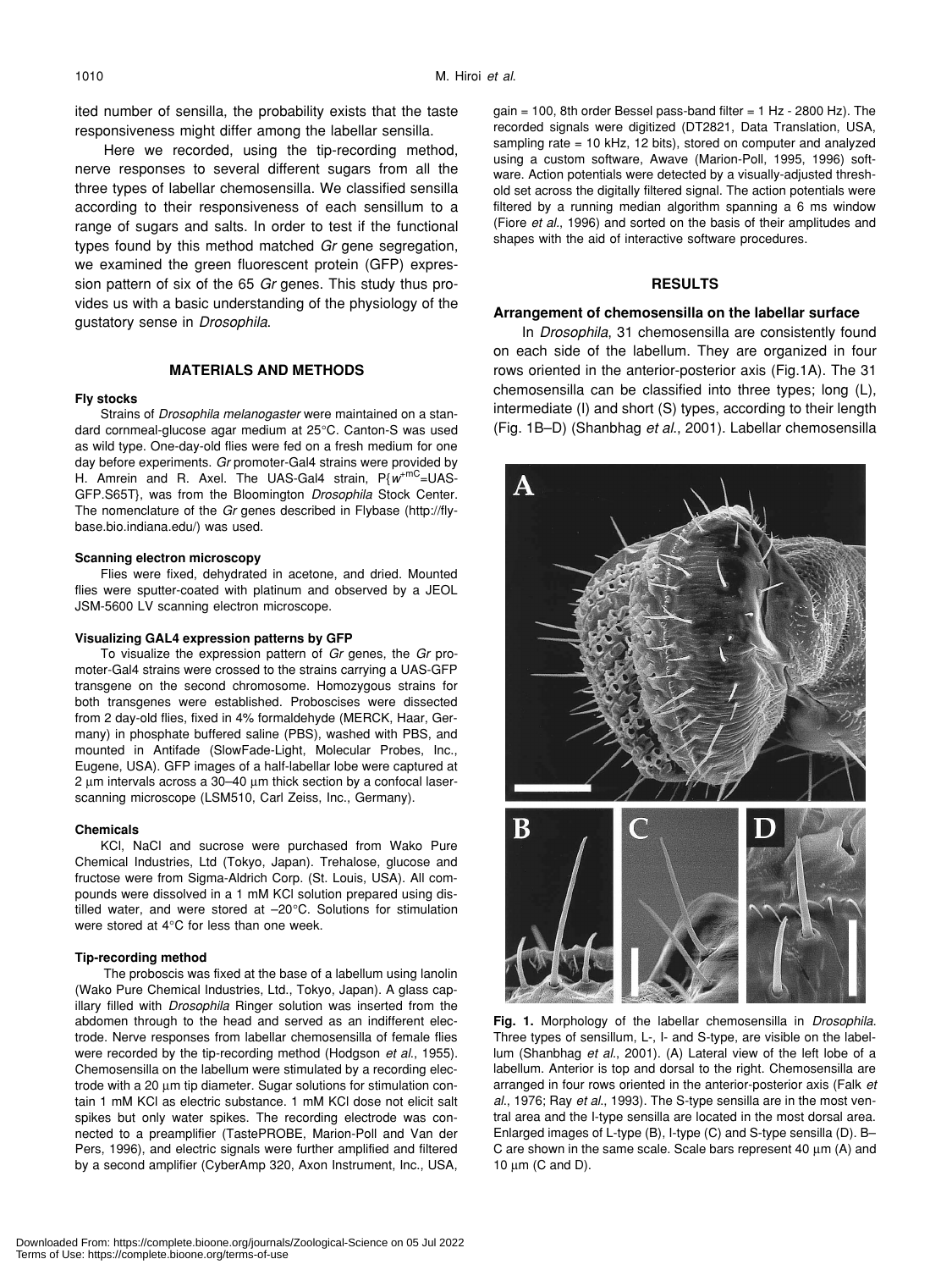generally house four gustatory neurons and one mechanosensory neuron. The I-type sensilla, however, have just two gustatory neurons and one mechanosensory neuron (Falk *et al*., 1976; Nayak and Singh, 1983; Ray *et al*., 1993; Shanbhag *et al*., 2001). We numbered the chemosensilla in each class from the anterior to the posterior side of the labellum (Fig. 2B) and found no variation in the total number of the L-type sensilla among females of the Canton-S strain. There were small variations in the total number of the S-type and I-type sensilla (S: 12–13, I: 9–10).

# **Expression pattern of several** *Gr* **promoter-Gal4 strains**

Over 60 *Gr* genes have been proposed to be candidate taste receptor genes in *Drosophila*. The expression of a number of *Gr* genes in chemosensory organs was confirmed by *in situ* hybridization and reverse transcription polymerase chain reaction (RT-PCR) (Scott *et al*., 2001; Dunipace *et al*., 2001). These authors have independently generated 23 transgenic strains in total expressing GAL4 under the control of a *Gr* promoter, for which 20 *Gr* genes were covered. In 12 out of 23 lines, which covered 10 *Gr* genes, expression of the transgene was reported. We obtained these *Gr* promoter-Gal4 strains and re-examined their expression pattern. Six homozygous lines were established that contained both *Gr* promoter-Gal4 (*Gr22c*, *Gr22e*, *Gr22f*, *Gr32a*, *Gr59b* and *Gr66a*) and UAS-GFP transgenes. Fig. 3A-F shows the location of GFP-expressing cells in the six lines.

It was possible to identify the sensillum innervated by a particular sensory cell expressing GFP by tracing the pathway of a dendrite extending from a single cell (Fig. 3G-I). GFP expression was always observed in a subset of labellar chemosensilla (Table 1). For most *Gr* promoter-Gal4 strains, the expression seemed to be in a single cell of the S-type sensilla. For *Gr22c*, *Gr22f* and *Gr59b*, expression was observed in the L-type sensilla, but not in all of them. For *Gr22c*, the GFP expression was observed in sensory cells associated with only three L-type sensilla (L4, L5 and L6). For *Gr22e* and *Gr66a*, GFP was expressed both in the Stype and I-type sensilla. In *Gr22f* and *Gr59b*, expression was observed in both S-type and L-type sensilla, while for *Gr32a*, GFP was expressed only in the S-type sensilla. In all lines we noticed two different levels of GFP expression (shown in Table 1 as '++' or '+'). All *Gr* genes except *Gr22c* showed strong expression only in the S-type sensilla ('++' in Table 1). The numbers of GFP-positive sensilla showing strong expression roughly agree with previous observations using the UAS-lacZ reporter gene (Scott *et al*., 2001; Dunipace *et al*., 2001).

# **Nerve response characteristics of three types of chemosensilla**

In the present study, recordings were made from all labellar chemosensilla that were accessible by microelectrode. In this way, all the L- and I-type sensilla were accessible, while for the S-type sensilla, only two of them, S2 and



**Fig. 2.** Classification and numbering of chemosensilla on the labellum. Anterior is top and dorsal to the right. (A) Surface image of a left labellar lobe. Scale bar represents 30 µm. (B) Schematic diagram of sensilla arrangement modified from Shanbhag *et al*. (2001). Squares, triangles and open circles indicate, L-type, I-type and S-type sensilla, respectively. S5, S7, S11 and I6 sensilla are reported to have variable neuronal composition (Nayak and Singh, 1983; Ray *et al*., 1993; Shanbhag *et al.*, 2001).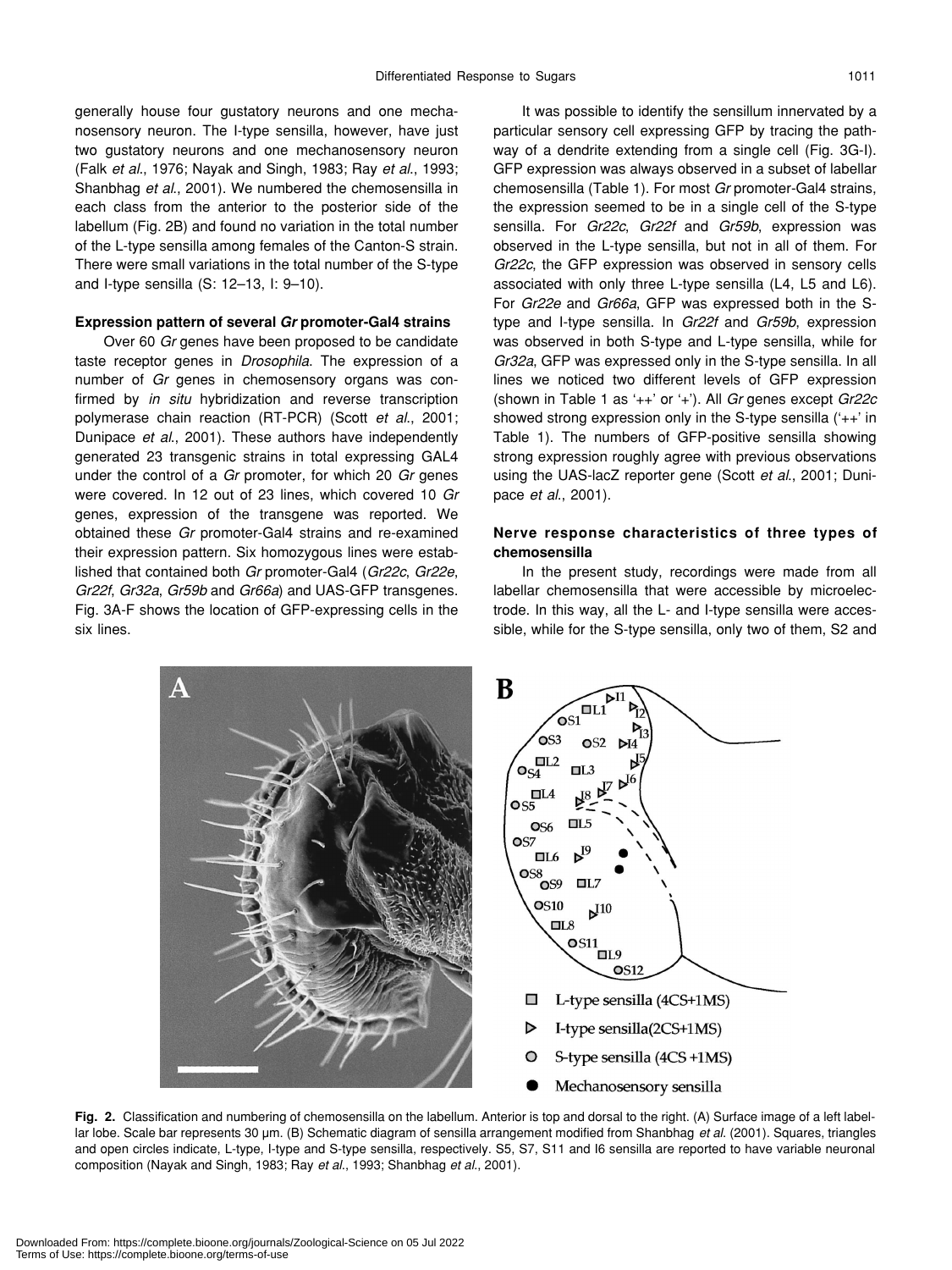

**Fig. 3.** Expression of *Gr* genes monitored by *Gr* promoter-Gal4/UAS-GFP. Images captured at 2 µm intervals for a 30–40 µm-thick section of a labellum were overlaid. (A–F) Each *Gr* promoter-Gal4 line shows a different expression pattern. In all lines, two levels of GFP expression were observed. A–F and G-I are each shown in the same scale. (G–I) Overlaid images of fluorescent and Nomarski images. Arrowheads show the identified sensilla. Scale bar in A is 40 µm and in G is 10 µm.

S6, could be accessed. The remaining S-type sensilla could not be touched with an electrode because the tips of these sensilla are bent and located very close to each other on the margin of the labellar lobes.

A typical sensillum has four gustatory neurons, each of which responds to sugar (S cell), water (W cell) and salts (L1 and L2 cells). Fig. 4A shows a typical example in which a 1 mM KCl solution in the electrode elicited W spikes, while low concentrations of sugar (*e.g.* 30 mM sucrose) elicited spikes from both the S cell and W cell (Fig. 4D). Because the activity of the W cell is inhibited by stimulating solutions of increased osmolarity, higher concentrations of sugars elicited almost solely S spikes (Fig. 4E). Low concentrations of NaCl elicited L1 spikes (Fig. 4F), while high NaCl concentrations (*e.g.* 400 mM) elicited not only L1 spikes but also L2 spikes (Fig. 4G).

The responses of W, L1, L2 and S cells were assessed using 1 mM KCl, 400 mM NaCl and four kinds of sugars

(sucrose, trehalose, glucose and fructose) as stimulating solutions. Results shown in Table 2 are based on 6-10 recordings from each sensillum using 45 flies. The L-type sensilla responded to all compounds examined, while Stype sensilla showed W, L1, L2 and S cell activity. Trehalose and glucose gave noisy signals in S-type sensilla, and accordingly we could not confirm the responses of this sensillum-type to these two compounds. The I-type sensilla responded to 400 mM NaCl but not to 1 mM KCl (Fig. 4B). Stimulation of these sensilla with sugar elicited only S spikes (Fig. 4C).

We occasionally failed to record any responses from some sensilla. Even in such cases where we obtained no response to sugars, we are certain that an electrical contact was established. Non-responsive sensilla were more frequently observed for I- and S-type sensilla than for L-type sensilla where more than 85% of recordings were successful (Fig. 5). In I-type sensilla, the percentage differed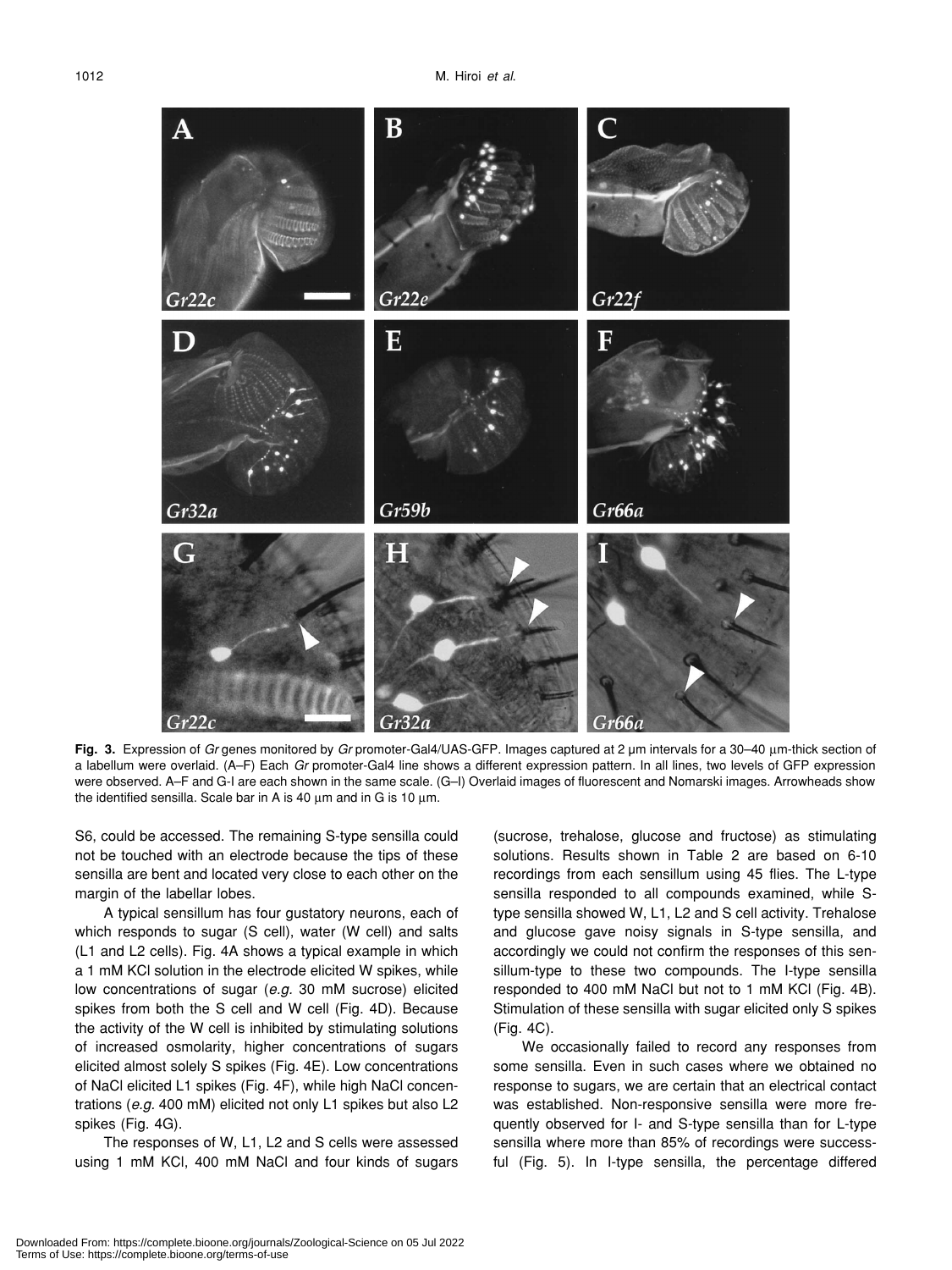| Sensilla                     | Gr22c                            | Gr22e                            | Gr22f                            | Gr32a                            | Gr59b                            | Gr66a            |
|------------------------------|----------------------------------|----------------------------------|----------------------------------|----------------------------------|----------------------------------|------------------|
| L1                           |                                  |                                  |                                  |                                  |                                  |                  |
| L2                           |                                  |                                  |                                  |                                  |                                  |                  |
| L <sub>3</sub>               |                                  |                                  | $\ddot{}$                        |                                  | $\qquad \qquad +$                |                  |
| L4                           | $^{++}$                          |                                  |                                  |                                  | $\ddot{}$                        |                  |
| L <sub>5</sub>               | $\begin{array}{c} + \end{array}$ |                                  | $\begin{array}{c} + \end{array}$ |                                  | $\ddot{}$                        |                  |
| L6                           | $\begin{array}{c} + \end{array}$ |                                  |                                  |                                  | $^{+}$                           |                  |
| L7                           |                                  |                                  | $\ddot{}$                        |                                  | $\begin{array}{c} + \end{array}$ |                  |
| L8                           |                                  |                                  |                                  |                                  | $\begin{array}{c} + \end{array}$ |                  |
| L9                           |                                  |                                  |                                  |                                  | $\qquad \qquad +$                |                  |
| $\vert$ 1                    |                                  |                                  |                                  |                                  |                                  | $+$ *            |
| 12                           |                                  |                                  |                                  |                                  |                                  | $+$ *            |
| $\mathsf{I}3$                |                                  |                                  |                                  |                                  |                                  | $+$ *            |
| $\mathsf{I}4$                |                                  |                                  |                                  |                                  |                                  | $+$ *            |
| 15                           |                                  |                                  |                                  |                                  |                                  | $+$ *            |
| 16                           |                                  |                                  |                                  |                                  |                                  | $+$ *            |
| 17                           |                                  |                                  |                                  |                                  |                                  | $+$ *            |
| $\overline{18}$              |                                  |                                  |                                  |                                  |                                  | $+$ *            |
| 9                            |                                  | $\begin{array}{c} + \end{array}$ |                                  |                                  |                                  | $\boldsymbol{+}$ |
| 110                          |                                  | $\begin{array}{c} + \end{array}$ |                                  |                                  |                                  | $\boldsymbol{+}$ |
| S <sub>1</sub>               |                                  | $^{++}$                          | $\ddot{}$                        | $^{++}$                          | $^{++}$                          | $^{++}$          |
| S <sub>2</sub>               |                                  | $^{++}$                          | $\ddot{}$                        | $^{++}$                          | $\begin{array}{c} + \end{array}$ | $^{++}$          |
| S <sub>3</sub>               |                                  | $^{++}$                          | $\ddot{}$                        | $^{++}$                          | $^{++}$                          | $^{++}$          |
| S <sub>4</sub>               |                                  | $\boldsymbol{+}$                 | $^{++}$                          | $\begin{array}{c} + \end{array}$ | $\ddot{}$                        | $+$              |
| S <sub>5</sub>               |                                  | $^{++}$                          | $\begin{array}{c} + \end{array}$ |                                  | $\begin{array}{c} + \end{array}$ | $^{++}$          |
| S <sub>6</sub>               |                                  | $^{++}$                          | $\ddot{}$                        | $^{++}$                          | $^{++}$                          | $^{++}$          |
| S7                           |                                  | $^{++}$                          | $\ddot{}$                        |                                  | $\ddot{}$                        | $^{++}$          |
| S8                           |                                  | $\begin{array}{c} + \end{array}$ | $\ddot{}$                        | $\ddot{}$                        | $^{++}$                          | $\boldsymbol{+}$ |
| S9                           |                                  | $^{++}$                          | $^{++}$                          | $^{++}$                          | $\begin{array}{c} + \end{array}$ | $\boldsymbol{+}$ |
| S10                          |                                  | $^{++}$                          | $\ddot{}$                        | $\ddot{}$                        | $\begin{array}{c} + \end{array}$ | $^{++}$          |
| S11                          |                                  | $^{++}$                          | $\begin{array}{c} + \end{array}$ | $^{++}$                          | $\qquad \qquad +$                | $^{++}$          |
| S12                          |                                  | $^{++}$                          | $\begin{array}{c} + \end{array}$ | $\begin{array}{c} + \end{array}$ |                                  | $+$              |
| Number of '++'               | 1                                | $10$                             | $\overline{c}$                   | 6                                | $\overline{\mathbf{4}}$          | 8                |
| Scott et al. <sup>1</sup>    | $\qquad \qquad -$                | $\qquad \qquad -$                | $3 - 4$                          | 6                                | $\overline{\phantom{0}}$         | $6 - 8$          |
| Dunipace et al. <sup>†</sup> | $\mathsf{O}\xspace$              | $\sim$ 15                        | $\overline{c}$                   |                                  | $\overline{c}$                   | $\bf8$           |

**Table 1.** Expression profiles of *Gr* promoter-Gal4

Higher level (++) and lower level (+) of GFP expression. \*: Dendrites of neurons expressing GFP could not be precisely confirmed. Data not available (-). <sup>†</sup>: The total numbers of LacZ-positive sensilla per labellum previously described (Scott *et al.*, 2001; Dunipace *et al.*, 2001). Data from our observations of five to eight flies in each line were found to confirm these results.

depending on their location, with low success rates (<35%) for sensilla from I1 to I3.

# **Dose response curves for sugars**

We recorded responses from sensilla L1-L9, I1-I10 and S2 and S6 (Fig. 2B), to four kinds of sugars (sucrose, trehalose, glucose and fructose) at five different concentrations ranging from 10 mM to 1000 mM. 5–13 recordings were obtained from each sensillum in response to stimulation by five concentration of sucrose. Similarly 5–10 recordings were made for each concentration of fructose, 5–9 recordings for glucose and 4–9 recordings for trehalose. Each sensillum belonging to the same type gave a similar doseresponse curve, so results are shown as the average number of spikes per second of data obtained for each type of chemosensilla. The L-type sensilla responded to all sugars with a higher frequency than the other sensilla (Fig. 6). The I-type sensilla gave responses to all the sugars, but with a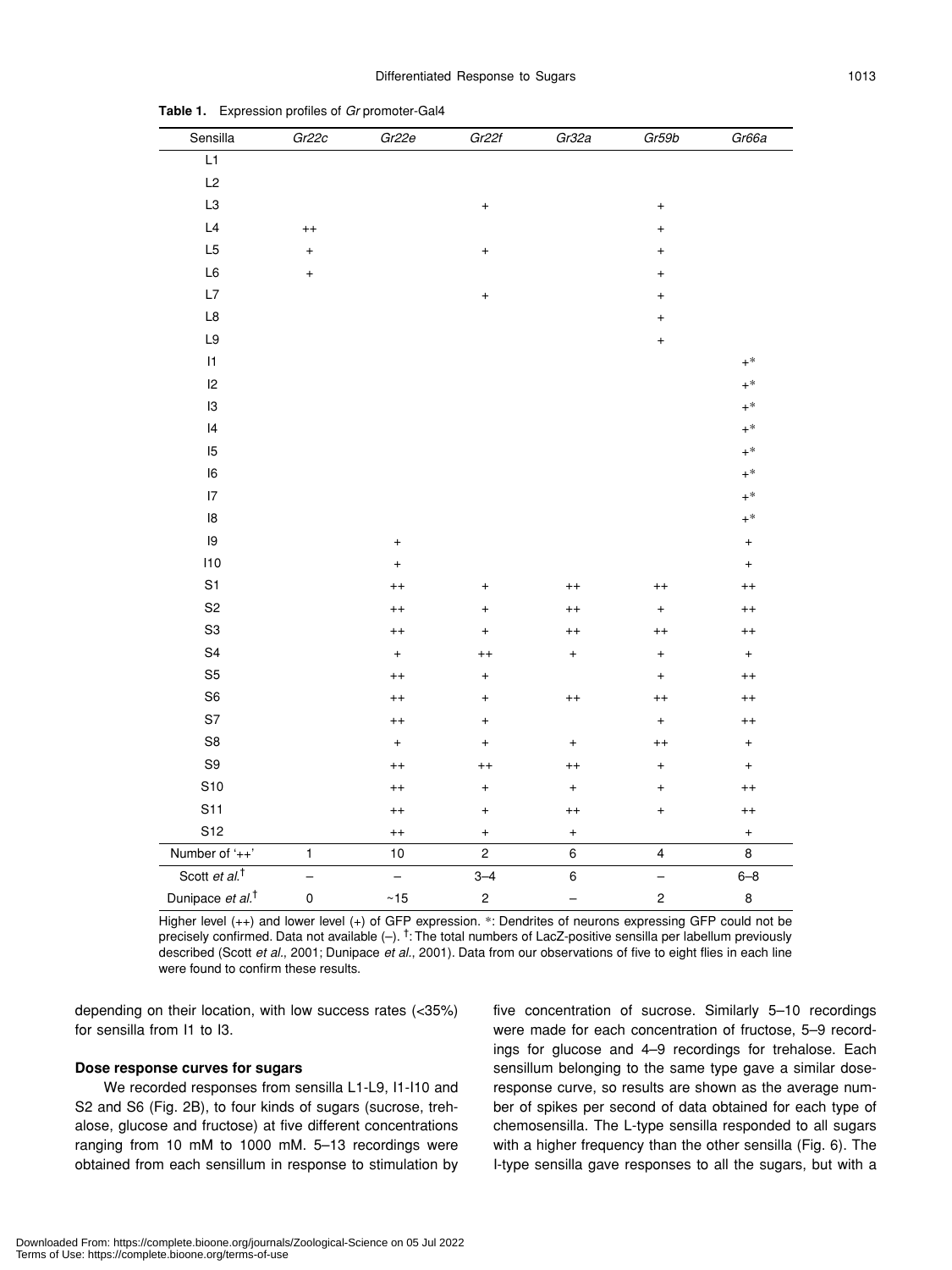

**Fig. 4.** Typical recordings from labellar chemosensilla. Traces show impulses during the first 500 ms after stimulation. Scale bar represents 3 mV. (A), (B) Stimulations with 1 mM KCl in L- (A) and I-type (B) sensilla. In the L-type sensilla W spikes can be seen. (C) Stimulation of an Itype sensillum (I7) with 50 mM sucrose. Only S spikes are observed. (D) Stimulation of an L-type sensillum (L3) with 30 mM sucrose. Open diamonds show W spikes, gray squares show S spikes. (E) Stimulation of an L-type sensillum (L3) with 100 mM sucrose. Most spikes are from the S cell. (F) Stimulation of an L-type sensillum (L7) with 50 mM NaCl. The spikes arise mainly from the L1 cell. (G) Stimulation of an L-type sensillum (L7) with 400 mM NaCl. With a high concentration of salt, spikes from the L2 cell are observed (shown as closed triangles).

| Sensilla        | KCI (1 mM)                       | Sucrose                          | Glucose   | Fructose                         | Trehalose                        | NaCl (400 mM) |
|-----------------|----------------------------------|----------------------------------|-----------|----------------------------------|----------------------------------|---------------|
| L1              | $+$                              | $+$                              | $+$       | $\begin{array}{c} + \end{array}$ | $\boldsymbol{+}$                 | $^{++}$       |
| L2              | $\begin{array}{c} + \end{array}$ | $+$                              | $+$       | $\begin{array}{c} + \end{array}$ | $\begin{array}{c} + \end{array}$ | $^{++}$       |
| L3              | $\begin{array}{c} + \end{array}$ | $\ddot{}$                        | $\ddot{}$ | $+$                              | $\begin{array}{c} + \end{array}$ | $^{++}$       |
| L4              | $\begin{array}{c} + \end{array}$ | $\ddot{}$                        | $\ddot{}$ | $+$                              | $\begin{array}{c} + \end{array}$ | $^{++}$       |
| L <sub>5</sub>  | $\begin{array}{c} + \end{array}$ | $\ddot{}$                        | $\ddot{}$ | $+$                              | $\begin{array}{c} + \end{array}$ | $^{++}$       |
| $\mathsf{L6}$   | $\begin{array}{c} + \end{array}$ | $+$                              | $+$       | $\begin{array}{c} + \end{array}$ | $^{\mathrm{+}}$                  | $^{++}$       |
| $\mathsf{L}7$   | $\begin{array}{c} + \end{array}$ | $+$                              | $\ddot{}$ | $+$                              | $^{\mathrm{+}}$                  | $^{++}$       |
| $\mathsf{L8}$   | $\ddot{}$                        | $+$                              | $+$       | $+$                              | $^{\mathrm{+}}$                  | $^{++}$       |
| $\mathsf{L}9$   | $\begin{array}{c} + \end{array}$ | $\ddot{}$                        | $\ddot{}$ | $+$                              | $\begin{array}{c} + \end{array}$ | $^{++}$       |
| 1               |                                  | $\ddot{}$                        | $+$       | $+$                              | $\begin{array}{c} + \end{array}$ | $^{++}$       |
| 12              |                                  | $\ddot{}$                        | $+$       | $+$                              | $\begin{array}{c} + \end{array}$ | $^{++}$       |
| 13              |                                  | $+$                              | $+$       | $+$                              | $\begin{array}{c} + \end{array}$ | $^{++}$       |
| $\mathsf{I}4$   |                                  | $\ddot{}$                        | $+$       | $^{+}$                           | $^{\mathrm{+}}$                  | $^{++}$       |
| 15              |                                  | $+$                              | $+$       | $+$                              | $^{\mathrm{+}}$                  | $^{++}$       |
| 16              |                                  | $\ddot{}$                        | $+$       | $+$                              | $\begin{array}{c} + \end{array}$ | $^{++}$       |
| 17              |                                  | $\ddot{}$                        | $\ddot{}$ | $\begin{array}{c} + \end{array}$ | $\begin{array}{c} + \end{array}$ | $^{++}$       |
| $\overline{18}$ |                                  | $\ddot{}$                        | $\ddot{}$ | $+$                              | $\begin{array}{c} + \end{array}$ | $^{++}$       |
| 19              |                                  | $+$                              | $+$       | $+$                              | $\begin{array}{c} + \end{array}$ | $^{++}$       |
| 110             |                                  | $+$                              | $\ddot{}$ | $+$                              | $\ddot{}$                        | $^{++}$       |
| S <sub>2</sub>  | $\ddot{}$                        | $+$                              | $\ast$    | $+$                              | *                                | $^{++}$       |
| S <sub>6</sub>  | $\begin{array}{c} + \end{array}$ | $\begin{array}{c} + \end{array}$ | $\ast$    | $^{+}$                           | $\approx$                        | $^{++}$       |

**Table 2.** Response profile of labellar chemosensilla to water, sugars and salt

+: Positive response from a single cell to a particular stimulus. ++: Responses from L1 and L2 cells. \*: Not yet determined.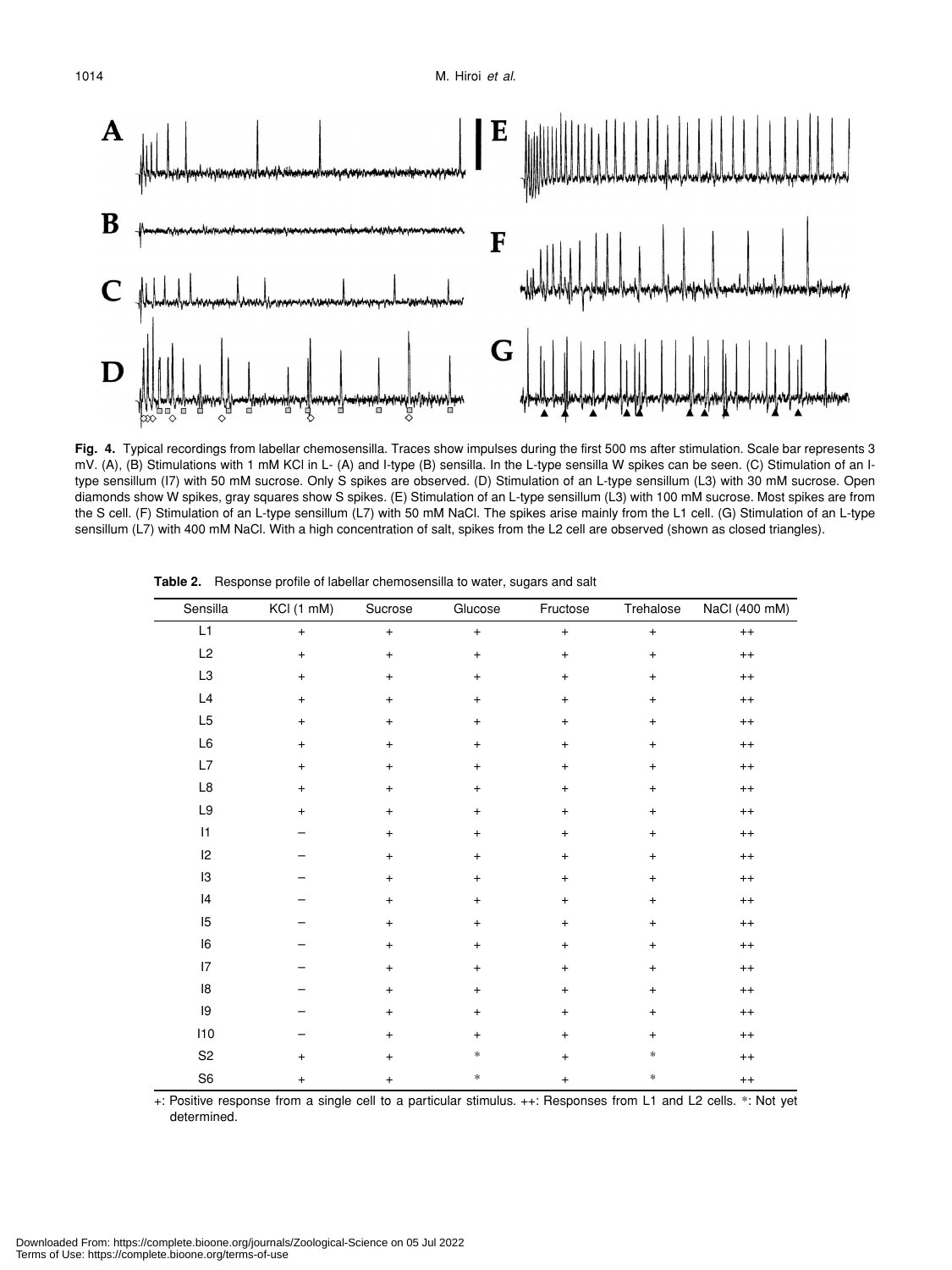

**Fig. 5.** Variation of successful recordings among sensilla. Mean values are shown, each from 15-22 recordings using 33 flies for stimulation with 100 mM sucrose.



Fig. 6. Dose-response curves of the L-, S- and I-type sensilla to sucrose (A), glucose (B), fructose (C) and trehalose (D). Vertical bars represent standard errors. Responses of the L-, I- and S-type sensilla are shown as closed squares, open circles and open triangles, respectively. Each point was calculated from 40-52 recordings from L-type sensilla, 35-45 recordings from I-type sensilla and 10-21 recordings from S-type sensilla using 44 flies.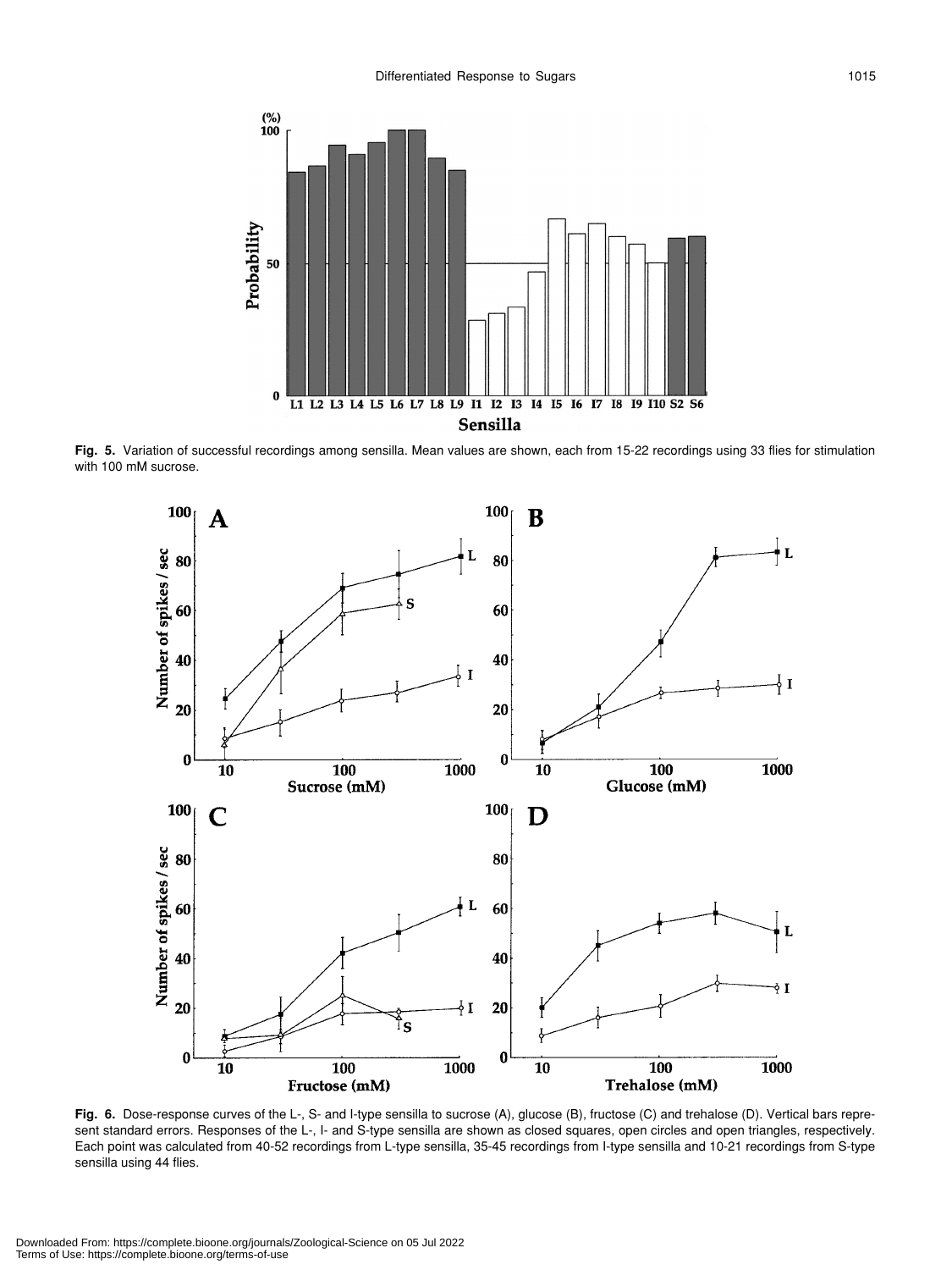lower frequency. The S-type sensilla gave a good response to sucrose which was comparable to that of the L-type sensilla, but their responses to other sugars were weak. However, when recordings in response to stimulation by glucose and trehalose were obtained in the S-type sensilla, spike trains were noisy and spike identification was not possible. These results indicate that sugar response among the three types of chemosensilla differs and that responses of S-type sensilla to sugars are more difficult to obtain than are sugarstimulated responses from the other types.

# **DISCUSSION**

# **Variation of responsiveness among chemosensilla**

In previous reports of electrophysiological recordings made on *Drosophila* taste sensilla, only L-type sensilla were examined (Tanimura and Shimada, 1981; Rodrigues and Siddiqi, 1981; Fujishiro *et al*., 1984; Wieczorek and Wolff, 1989). We presented here data on the basic electrophysiological responses of all the labellar chemosensilla. First we examined the rate of successful recordings from all sensilla. Results indicated that the I- and S-type sensilla gave a low response rate, with three sensilla of the I-type in particular having much lower success rates than the others on the labellum. These results explain why the previous studies used mainly the L-type marginal sensilla for recordings. The reason why some sensilla tend to fail to give responses to stimulants is not known. We occasionally observed that a sensillum gave responses to salt, but not to sugars, and *vice versa*. This may be caused by mechanical damage to a particular cell. However, in most cases a non-responding sensillum did not respond to any stimulus at all. We used only newly emerged flies and believe that mechanical damage and aging were unlikely to be the cause of the non-responsiveness. It has long been known that the nerve response of chemosensillum of flies is fairly variable, and depends on the fly being used and on each sensillum (Den Otter *et al.*, 1972; Uehara and Morita, 1972). We have no sound explanation as to why particular groups of sensilla might give a poor response. One possible explanation for no responses is a contact failure, which can be caused by changes in conductivity at the tip of the chemosensilla (Maes and Den Otter, 1976). The involved structures are the viscous substance (Stürckow, 1967a), the pore in the dendrite-containing lumen and the opening mechanism in the dendrite-free lumen of the chemosensilla (Stürckow *et al*., 1967b, 1973).

#### **The I-type sensilla lack water receptor cells**

Typical chemosensilla have one mechanoreceptor and four gustatory neurons, each of which responds to water, sugar, and low or high concentrations of salt. An anatomical study by electron microscopy showed that only two gustatory neurons innervated the I-type sensilla (Falk *et al.*, 1976; Shanbhag *et al.*, 2001). In our experiments, W spikes were never observed in I-type sensilla when 1 mM KCl was used as the stimulus (which usually elicits only W spikes). The I- type sensilla responded to sugars and salts, apparently via two different cell types (Hiroi *et al*., in preparation) for which the developmental process to produce these two kinds of taste cells is probably different from that in the L- and S-type sensilla.

# **Differences in dose-response kinetics of sugars between the L-, I- and S-type sensilla**

We found that the response to sugars differed among the three types of sensilla. The L-type sensilla showed the highest response to all sugars examined. The S-type sensilla responded to sucrose in a similar manner to that seen in the L-type sensilla, but responded to fructose with a firing rate of lower magnitude. The L-type and I-type sensilla both responded to the four sugars tested, whereas S-type sensilla did not produce good response for glucose and trehalose. The different sensilla types also differed in their maximal firing frequency, with the I-type sensilla firing at about one-third of the rate observed in the L-type sensilla. Such sensitivity differences to a sugar among different types of sensilla were also reported in blowfly (Liscia *et al*., 1998).

Our previous studies suggested the presence of at least three separate receptor sites, F, G and T, for fructose, glucose and trehalose, respectively, in the labellar sensilla (Tanimura and Shimada, 1981; Tanimura *et al*., 1982). If we consider the differences of excitability between the three sensilla types, it is possible that similar receptor proteins are expressed in cells of the L-type and I-type sensilla but that their expression level is lower in the I-type sensilla. Another possible explanation is that the signal transduction pathway may differ between the sensilla types. The S-type sensilla gave a good response to sucrose, but did not respond well to glucose and trehalose. If we assume the three receptor sites hypothesis, receptors for glucose and trehalose may not be properly expressed in the S-type sensilla. Previously, we postulated that the G site binds sucrose as well as glucose. The presence of cells exhibiting a good response to sucrose but a lower response to glucose suggests that separate receptor sites exist for these two sugars. Most of the S-type sensilla were not accessible with electrodes as described, but further studies are required to confirm these differentiated responses to sugars among sensilla types.

# **Possible functions of** *Gr* **genes**

The 65 *Gr* genes belong to a large family of seventransmembrane G-protein coupled receptors (Clyne *et al.*, 2000; Dunipace *et al.*, 2001; Scott *et al.*, 2001; Robertson, personal communication to Flybase, 2001). *Gr* genes might code receptors for sugars, pheromones, bitter compounds, *etc*., if they function as taste receptors. So far only one *Gr* gene has been reported as a functional receptor (Ueno *et al.*, 2001; Dahanukar *et al.*, 2001). In our study we could not find any relationship between the pattern of *Gr* expression and variations of sugar sensitivities. Our data, obtained with six *Gr* promoter-Gal4 lines, suggest that these six genes are expressed mainly in the S-type sensilla. A limited number of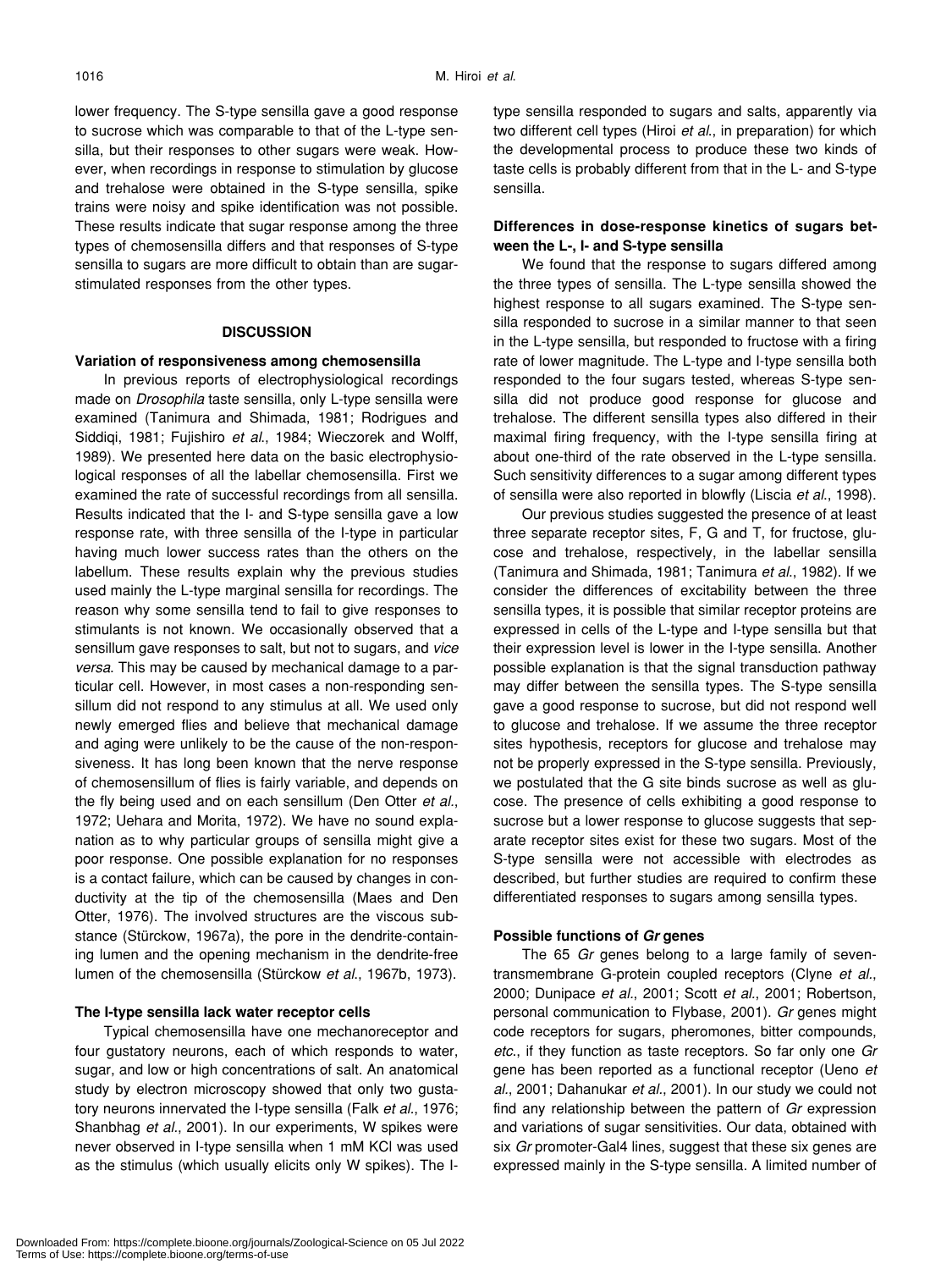L-type sensilla expressed *Gr22c* and *Gr22f*. To the present time we have not found that these particular sensilla show any unique sensitivity to sugars. There still remains a possibility that these sensilla respond to compounds other than sugars. Preliminary recordings using amino acid mixtures did not reveal any differences either. Most of the *Gr* genes examined in this study were originally chosen for their expression as confirmed by *in situ* hybridization on labella (Scott *et al*., 2001; Dunipace *et al*., 2001). We cannot exclude the possibility that other *Gr* genes, not examined in our study, with low levels of expression that cannot be monitored by promoter-Gal4 may function as taste receptors.

In the olfactory system of *Drosophila*, a single olfactory receptor gene is expressed in one sensory neuron in antennae (Vosshall *et al*., 2000). Each sensory neuron projects to a specific glomerulus in the antennal lobe. In this manner, chemical information of odors will be represented in the brain. In order to discriminate between thousands of chemicals, olfactory receptor number might have increased as a result of an evolutionary process. In the gustatory system, however, it might not be an essential prerequisite to be able to discriminate between different sugar molecules. All the sugars stimulate sugar receptor cells and the information about a chemical identity may not be particularly important for flies. These considerations do not, however, coincide with the view that multiple *Gr* genes are expressed in a spatially restricted manner and each receptor binds to a specific ligand (Scott *et al*., 2001; Dunipace *et al*., 2001).

The electrophysiological and histological study presented here reveals that the labellar chemosensilla are differentiated in their response to sugars. Further physiological and molecular studies are required to elucidate the molecular mechanism of taste in *Drosophila*.

#### **ACKNOWLEDGMENTS**

We thank H. Amrein, R. Axel and the Bloomington *Drosophila* Stock Center for fly strains. We acknowledge F. Yokohari of Fukuoka University for use of the confocal microscope. We are grateful to T. Inoshita for establishing the *Gr*-Gal4/UAS-GFP strains and N. Meunier for helpful suggestions and discussions and T. Takenoshita and M. Haruta for technical support. This work was supported by a Grant-in-Aid for Scientific Research on Priority Areas from the Ministry of Education, Culture, Sports, Science and Technology of Japan.

#### **REFERENCES**

- Clyne PJ, Warr CG, Carlson JR (2000) Candidate taste receptors in *Drosophila*. Science 287: 1830–1834
- Dahanukar A, Foster K, Van Naters W, Carlson JR (2001) A Gr receptor is required for response to the sugar trehalose in taste neurons of *Drosophila*. Nat Neurosci 4: 1182–1186
- Den Otter CJ (1972) Differential sensitivity of insect chemoreceptors to alkali cations. J Insect Physiol 18: 109–131
- Dethier VG, Goldrichrachman N (1976) Anesthetic stimulation of insect water receptors. Proc Natl Acad Sci USA 73: 3315–3319
- Dunipace L, Meister S, McNealy C, Amrein H (2001) Spatially restricted expression of candidate taste receptors in the *Dro-*

*sophila* gustatory system. Curr Biol 11: 822–835

- Falk R, Bleiseravivi N, Atidia J (1976) Labellar taste organs of *Drosophila melanogaster*. J Morphol 150: 327–341
- Fiore L, Corsini G, Geppetti L (1996) Application of non-linear filters based on the median filter to experimental and simulated multiunit neural recordings. J Neurosci Methods 70: 177–184
- Firestein S (2001) How the olfactory system makes sense of scents. Nature 413: 211–218
- Fujishiro N, Kijima H, Morita H (1984) Impulse frequency and action-potential amplitude in labellar chemosensory neurons of *Drosophila melanogaster*. J Insect Physiol 30: 317–325
- Hodgson ES, Lettvin JY, Roeder KD (1955) Physiology of a primary chemoreceptor unit. Science 122: 417–418
- Ishimoto H, Matsumoto A, Tanimura T (2000) Molecular identification of a taste receptor gene for trehalose in *Drosophila*. Science 289: 116–119
- Lewcock JW, Reed RR (2001) Sweet successes. Neuron 31: 515– 517
- Liscia A, Majone R, Solari P, Barbarossa IT, Crnjar R (1998) Sugar response differences related to sensillum type and location on the labella of *Protophormia terraenovae*: a contribution to spatial representation of the stimulus. J Insect Physiol 44: 471–481
- Maes FW, Den Otter CJ (1976) Relationship between taste cell responses and arrangement of labellar taste setae in the blowfly *Calliphora vicina*. J Insect Physiol 22: 377–384
- Marion-Poll F (1995) Object-oriented approach to fast display of electrophysiological data under MS-Windows. J Neurosci Methods 63: 197–204
- Marion-Poll F (1996) Display and analysis of electrophysiological data under Windows<sup>TM</sup>. Entomol Exp Appl 80: 116–119
- Marion-Poll F, Van der Pers J (1996) Un-filtered recordings from insect taste sensilla. Entomol Exp Appl 80: 113–115
- Meunier N, Ferveur JF, Marion-Poll F (2000) Sex-specific non-pheromonal taste receptors in *Drosophila*. Curr Biol 10: 1583–1586
- Nayak SV, Singh RN (1983) Sensilla on the tarsal segments and mouthparts of adult *Drosophila melanogaster* Meigen (Diptera, Drosophilidae). Int J Insect Morphol Embryol 12: 273–291
- Ray K, Hartenstein V, Rodrigues V (1993) Development of the taste bristles on the labellum of *Drosophila melanogaster*. Dev Biol 155: 26–37
- Rodrigues V, Siddiqi O (1978) Genetic analysis of chemosensory pathway. Proc Indian Acad Sci Section B 87: 147–160
- Rodrigues V, Siddiqi O (1981) A gustatory mutant of *Drosophila* defective in pyranose receptors. Mol Gen Genet 181: 406–408
- Scott K, Brady R, Cravchik A, Morozov P, Rzhetsky A, Zuker C, Axel R (2001) A chemosensory gene family encoding candidate gustatory and olfactory receptors in *Drosophila*. Cell 104: 661–673
- Shanbhag SR, Park SK, Pikielny CW, Steinbrecht RA (2001) Gustatory organs of *Drosophila melanogaster*: fine structure and expression of the putative odorant-binding protein PBPRP2. Cell Tissue Res 304: 423–437
- Stürckow B, Adams JR, Wilcox TA (1967a) The neurons in the labellar nerve of the blowfly. Z vergl Physiol 54: 268–289
- Stürckow B, Hokbert PE, Adams JR, Anstead RJ (1973) Fine structure of the tip of the labellar taste hair of the blow flies *Phormia regina* (Mg.) and *Calliphora vicina* R.-D. (Diptera, Calliphoridae). Z Morph Tiere 75: 87–109
- Stürckow B, Holbert PE, Adams JR (1967b) Fine structure of the tip of chemosensitive hairs in two blow flies and the stable fly. Experientia 23: 780–782
- Tanimura T, Isono K, Takamura T, Shimada I (1982) Genetic dimorphism in the taste sensitivity to trehalose in *Drosophila melanogaster*. J Comp Physiol A 147: 433–437
- Tanimura T, Shimada I (1981) Multiple receptor proteins for sweet taste in *Drosophila* discriminated by papain treatment. J Comp Physiol A 141: 265–269